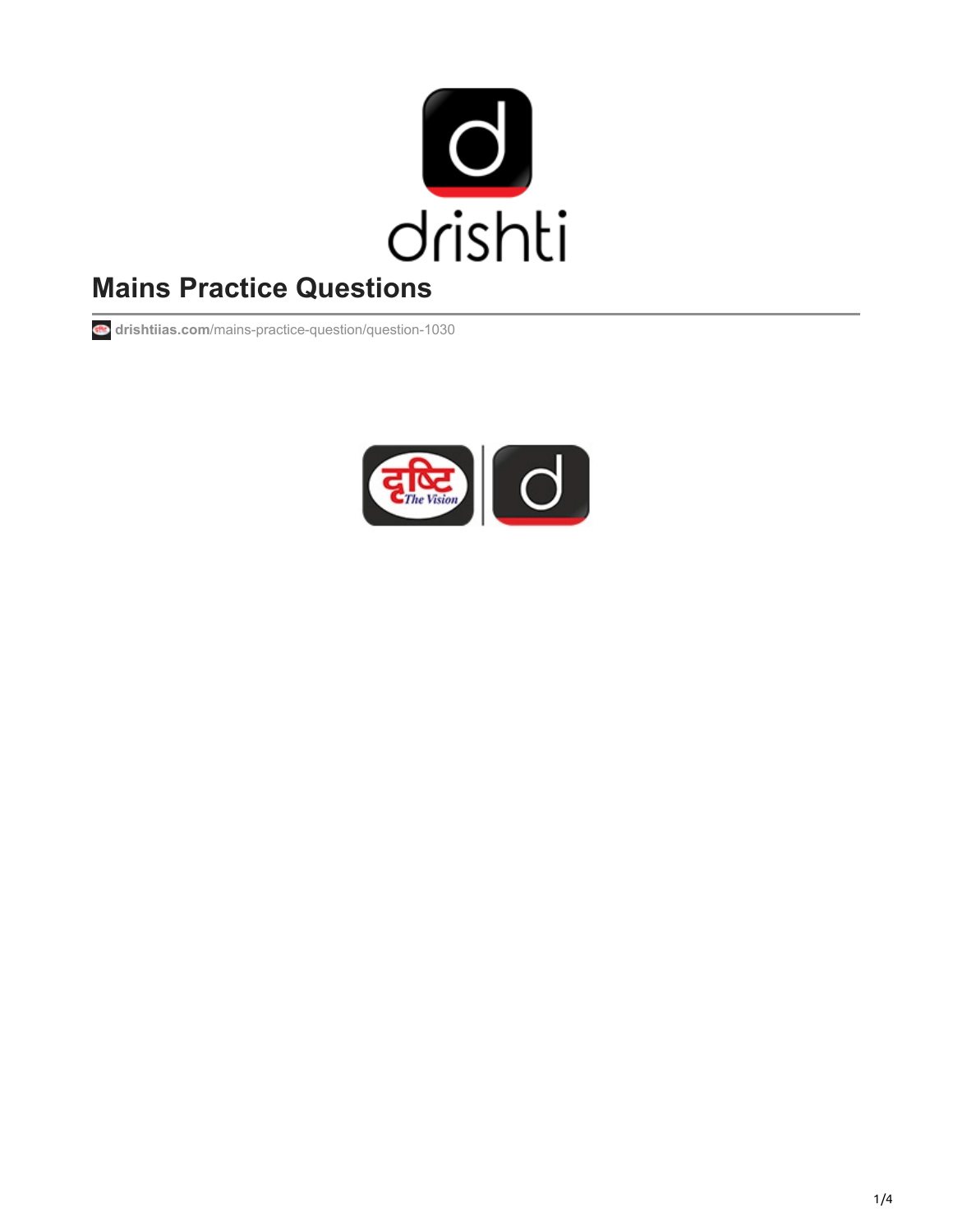**Q.** Watershed management refers to implementing land use practices and water [management practices to protect and improve the quality of the water and other natural](https://www.drishtiias.com/mains-practice-question/question-1030) resources within a watershed. Explain how watershed management is key for sustainable and inclusive growth.

[20 Oct, 2021](https://www.drishtiias.com/mains-practice-question/date-2021-10-20) [GS Paper 3](https://www.drishtiias.com/mains-practice-question/gs-paper-3) [Bio-diversity & Environment](https://www.drishtiias.com/mains-practice-question/tag-environment)

#### **Approach**

- o Introduce the concept of watershed management.
- Discuss how watershed management could lead towards sustainability.
- Discuss the issues related to watershed management and inclusiveness.
- Discuss the role of participatory planning in watershed management.
- Conclude the answer by stating the relationship between man and environment and its role in human development.

## **Introduction**

- Watershed is a geo-hydrological unit draining to a common point by a system of drains.
- Watershed development refers to the **conservation, regeneration** and the **judicious use of all the natural resources particularly land, water, vegetation** and **animals** and **human development** within the watershed.

## **Body**

- **Watershed Management and Sustainability**: Watershed management is a **comprehensive program** to utilize the available water and other resources in such a way that:
	- It protects and enhances water resources, **moderate floods** and **reduces silting** up of tanks and **conserves rainwater** for crops and thus **mitigate droughts**.
	- It **recharges the groundwater** table.
	- **Restores soil fertility** and helps in soil conservation.
	- **Restores water** for drinking and other human purposes.
	- It helps to **fight climate change** and promotes sustainable agriculture.
	- **Protects biodiversity** of a region, if managed properly can restore biodiversity.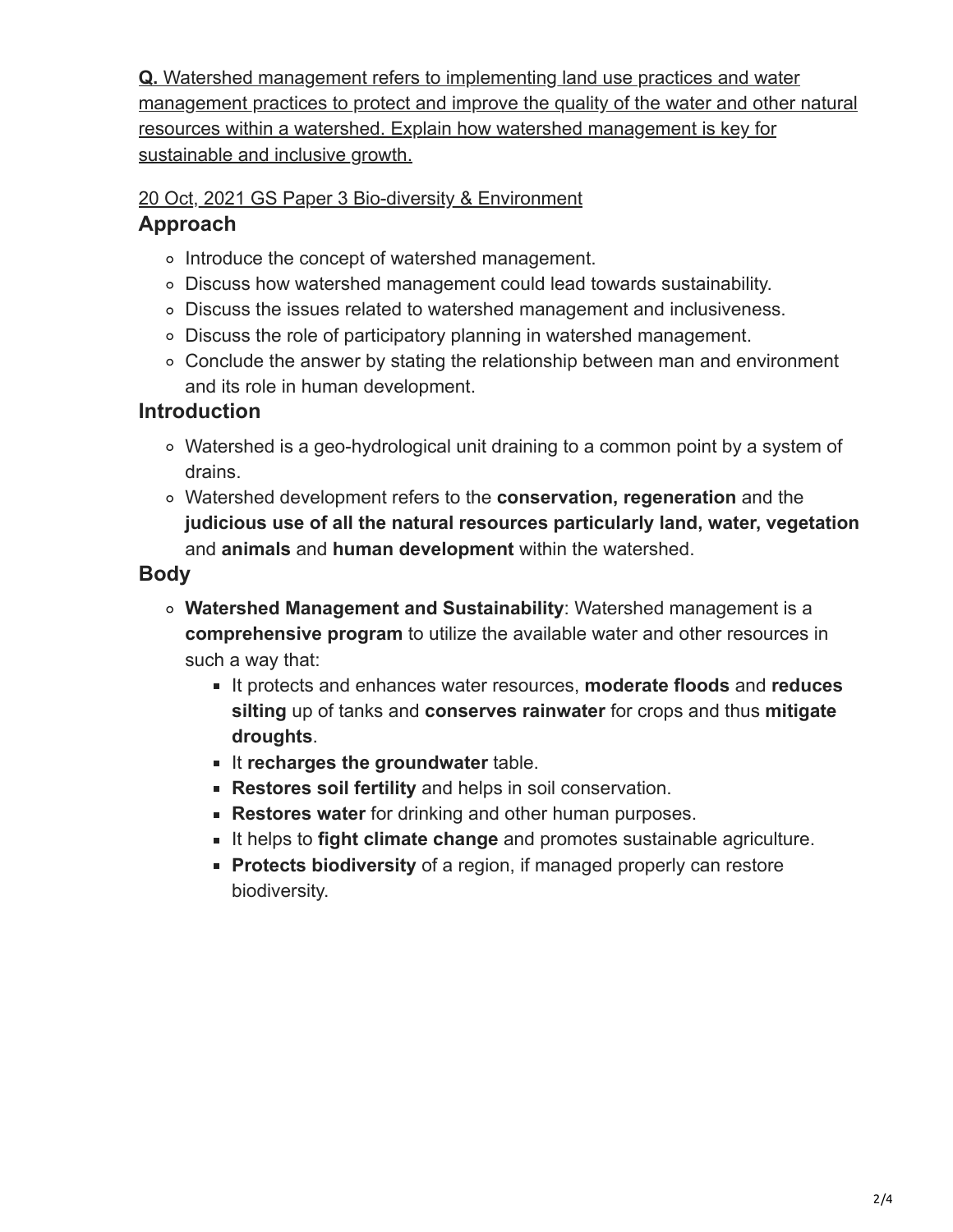- **Watershed Management and Inclusiveness:**
	- **Livelihood**: In a country like India, where the majority of the population is **engaged in livelihoods** largely dependent on natural resources such as **agriculture.**

Factors like **quality, availability** and **access to natural resources** occupy a crucial role in influencing incomes earned by households.

**Women:** The women are the main users of water for household and smallscale agriculture, and have limited access to resources.

They are affected the most when water catchments are degraded.

- **Poverty and Marginalization**: The primary cause for poverty and marginalization in rainfed rural areas is **low crop and livestock productivity** coupled with **deterioration in the quality of land** and other natural resources.
- **Participatory Approach**: Watershed development approach is based on **participatory planning** following a **bottom-up approach** for:
	- Developing an appropriate plan for execution.
	- **Empowerment and employment of people** through establishment and strengthening of local level institutions.
	- Conservation and appropriate management of watershed's natural resources through holistic development of the watershed.

#### **Conclusion**

There is a close relationship between man and environment and any changes in the environment directly affect the lives of the people depending on it for their sustenance.

Therefore, it is utmost important to tackle environmental degradation effectively for the holistic development of the watershed for addressing the issues of human development.

To get PDF version, Please click on "Print PDF" button.

[Print PDF](https://www.drishtiias.com/pdf/1636372311-https://www.drishtiias.com/mains-practice-question/question-1030.pdf)

Archives by Date

Archives by Month & Year

What's New

[Editorial on Issue of Bail Box](https://www.drishtiias.com/current-affairs-news-analysis-editorials/news-editorials/2021-11-08)

08 Nov 2021

[Sansad TV - Perspective: COP26 - Need For Climate Equity](https://www.drishtiias.com/loksabha-rajyasabha-discussions/perspective-cop26-need-for-climate-equity)

08 Nov 2021